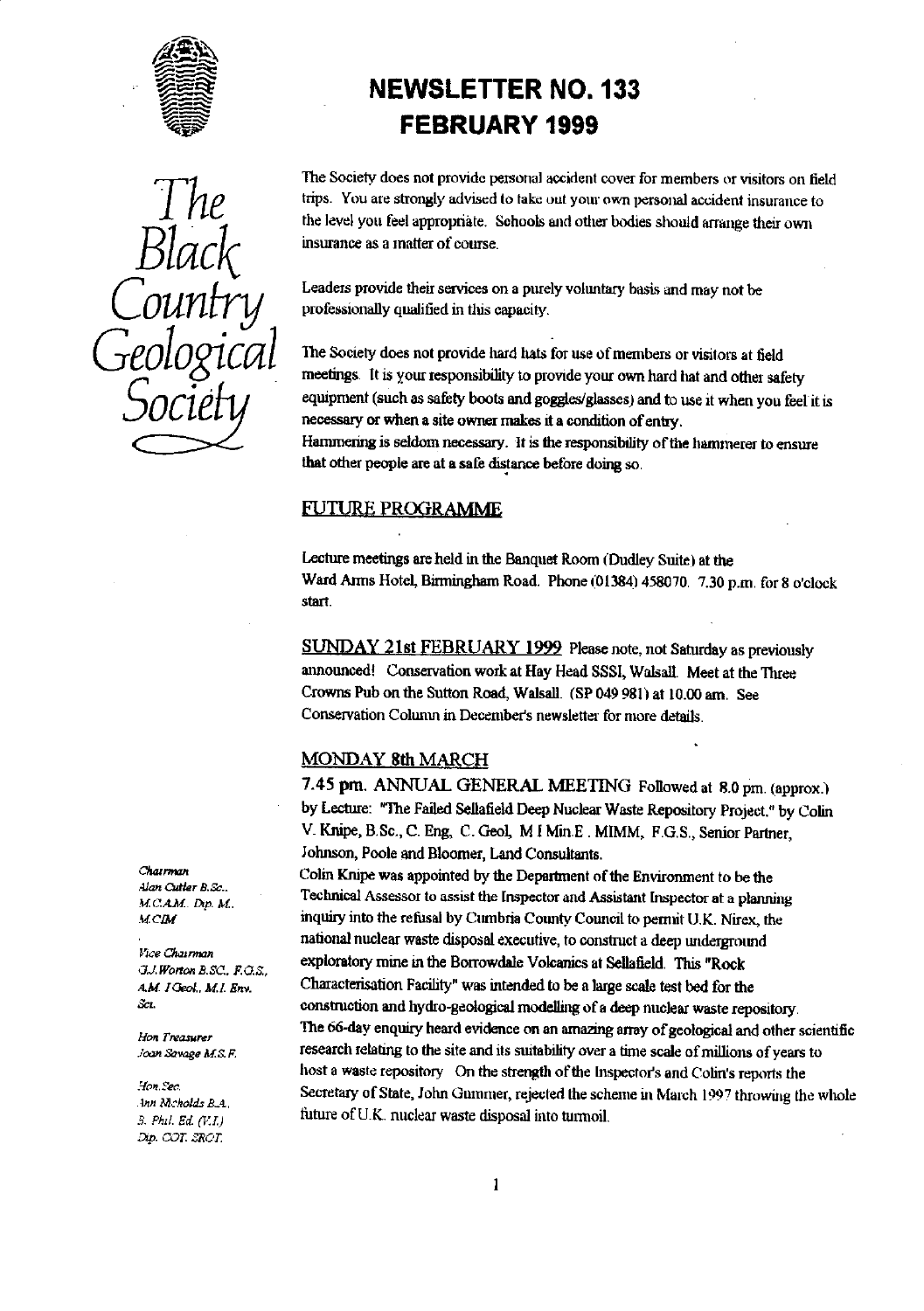**Monday 29th March 1999** Dr. Anthony Cooper: "Permian Seas, Triassic Deserts, Devensian Ice and Houses in Holes in North Yorkshire." Permian and Triassic sequences crop out along the western margin of the Vale of York. They illustrate the evolution from a desert land surface to the enclosed evaporitic Zechstein Sea (with several cycles of evaporite deposition) through to the desert environment of the Triassic sandstones.

Partially concealing the solid rock, the Quaternary deposits along the margin of the Vale of York record the evolution of the Devensian glaciation. Buried and diversionary valleys cut through the Permo-Triassic sequence exposing the rocks in places like the Knaresborough gorge. Moraines and eskers parallel the margins of the ice sheet and give a distinctive morphology to the area.

The geological legacy of the Devensian buried valleys and the presence of two thick gypsum sequences in the Permian succession results in spectacular natural catastrophic ground subsidence. This is caused by gypsum dissolution underground and *the* collapse of caves, especially around Ripon, North Yorkshire. Here holes up to 35 metres across and 20 metres deep have appeared often without warning! In the past 150 years, 30 major collapses have occurred, houses have fallen into holes and locally about a million pounds worth of damage has occurred in the last decade.

Dr. Cooper has 22 years experience in the investigation, interpretation, engineering geology and hazard assessment of subsidence caused by gypsum dissolution. He is advisor to industry and government on investigating and planning for gypsum geo-hazards.

Sunday 18th April 1999 An introduction to Black Country Geology. Part 1: The first 100 Million Years Leaders: Graham Worton and Alan Cutler.

Meet at 9.45am. at the crest of Darbys Hill Road, *Rowley Regis* (NGR SO 966 895) where commanding views of the surrounding country will set the scene\_ We will then move to *the Wrens* Nest National Nature reserve to see some classic exposures of the Silurian Dudley Limestone (Much Wenlock Limestone formation) and introduce World Heritage. Lunch will be taken at the Dry Dock Pub, Windmill End, Netherton (NGR SO 953 881) where refreshments will be available (and toilets). The afternoon session will be a visit to Saltwells Nature Reserve (SO 936875) to see Upper Silurian/ Devonian Strata and the Basal Coal Measure Succession. If time allows the afternoon will finish in a local Quarry to view other Carboniferous exposures. Part 2 of the introduction to Black Country Geology will be announced later in the year.

**Saturday 4th** May 1999 Field Meeting to Northwich to study the Mercia Mudstone Group, Northwich Halite and other mudstone formations overlain by Pleistocene strata. Observation of salt subsidence features such as terraces, flashes, linear valleys and brine springs. Leader: Dr. John Stanley (Earth Science Department, Keele University).

Sunday 20th June 1999 Field Meeting to Derbyshire. Itinerary to be confirmed at a later date Leader: Spencer **--**-**Mather-**

Sunday 25th July 1999. Family Meeting to Clearwell Caves, Cinderford, in the Forest of Dean. The largest working ore mine in England, now open to the public. Guided Tours provided. Details to be published at a later date. Limited spaces available.

**Sunday 12th September 1999.** Conservation: Protected sites within the Black Country. Itinerary to be confirmed. Leader: Graham Worton.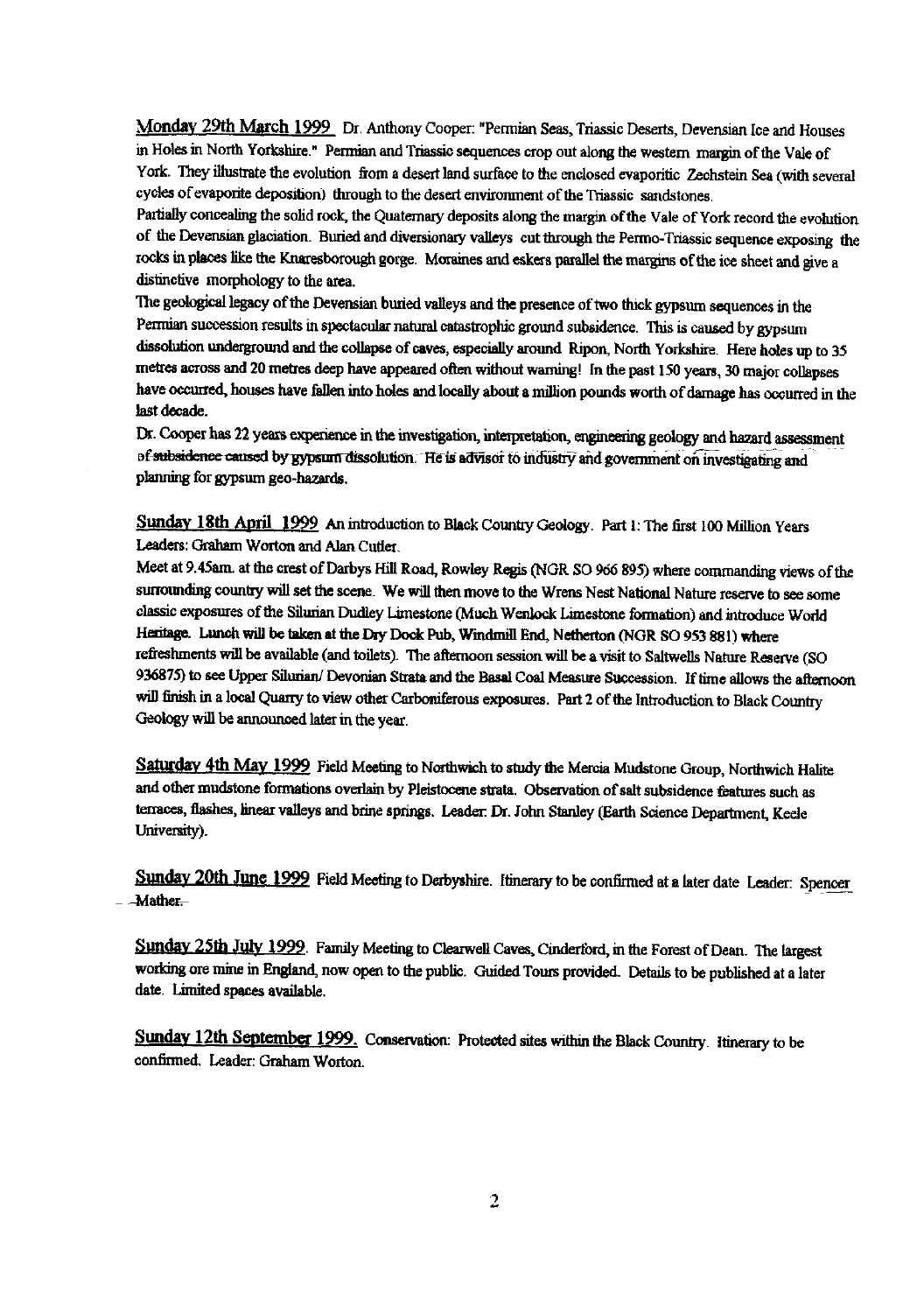*Autumn 1999* (Dates to be arranged).

October Dr. Roger Dackombe "The Quaternary of the Isle of Man: the problems of deciphering the glacial history of the Northern Irish Sea Basin".

November Dr. Charles Turner " The Ice Age Fauna and Flora of England"

### EDITORIAL

The gestation period of the newsletter is a long one. First there is the interval between my requesting an item and its receipt. I'm not sure about the longest wait but a few have *been* amazingly quick. I suspect that Andrew Rochelle holds the record for the speediest reply! Items are due to me on the twelfth of the month preceding that of publication. I set aside dates between the *twelfth and* **the** seventeenth for typing the items received, posting the completed newsletter on disc to Sue Fairclough by the eighteenth. Sue does any further typing, arranges the layout and prints a fair copy, (sometimes it is necessary to return it to me for some proofreading,) sending this to Graham Worton who prints as many copies as are needed. Ann Nicholds, as secretary, has meantime arranged the supply and labelling of envelopes which Graham fills and posts, ( Ann sends out newsletters and membership packs to enquirers throughout the year.) A lot of midwives and labour are involved and we are lucky to have such a supportive team. I have now edited forty six newsletters and I don't think, so far, we have failed to deliver in the appropriate month though I do here murmurs about it being late. (Can these people possibly be subscribers to 'Geology Today'?) No doubt you can see how the whole process could be speeded up, but please do not comment unless you are willing to do the work yourself! It is all too easy to see how others could work more efficiently. PS. Since I finally put this newsletter to bed in the post in January I received the sad news of Sue Fairciough's illness. The newsletter eventually returned to my desk for me to format as best I can. You will see from the differences how much Sue is needed. As I type, she is in the Critical Care Unit of the Neurosurgical Department at the Q.E. The forecast is that she will make a good recovery. We send her and husband Bob our very best wishes. It is a tribute to B.C.G. S. that the pair have so many geology friends to support them, and her medical care is of the very best, being overseen by a member and former Treasurer of the Society.

As proof that the newsletter is read, I was very pleased to receive a very positive comment on my editorial of last December from Alan Filmer, Secretary of the East Midlands Geological Society who wrote "I find most T.V. Science programmes superficial and with too much "WOW" but they are designed for a mass audience and not for the specialist. For this we must be grateful if we are to spread the excitement of science to the wider public. The companion series "The essential guide to rocks" was even more superficial but these series have been mentioned by a number of people who have recently contacted me in order to join the E.M. Geological Society, the GA and Rockwatch\_"

## **REPORT**

Lecture "The Importance of Black Country Geology" 5 October 1998, presented by Graham Worton and Colin Reid.

Britain is a truly wonderful place if you happen to be interested in Geology. In a few very special places evidence of *the* passage of hundreds of millions of years and dramatic changes in the planet are recorded in the rocks. One such special place is The Black Country.

The Black *Country* is approximately synonymous with the South Staffordshire coalfield, and occupies an area some 10 miles in width by 20 miles in length, centred *roughly on the* town of Dudley. Within this tiny area, windows in the rocks reveal the history of the planet from the Cambrian Period (circa 550 my.) through to the Triassic Period (circa 210 my.) Also recorded is the final carving of the landscape in the Great Ice Age.

An immense period of time represented in the rocks of such a small area is very unusual in itself but the extensive range of geological phenomena, and the quality with which they are preserved make the area exceptional on a world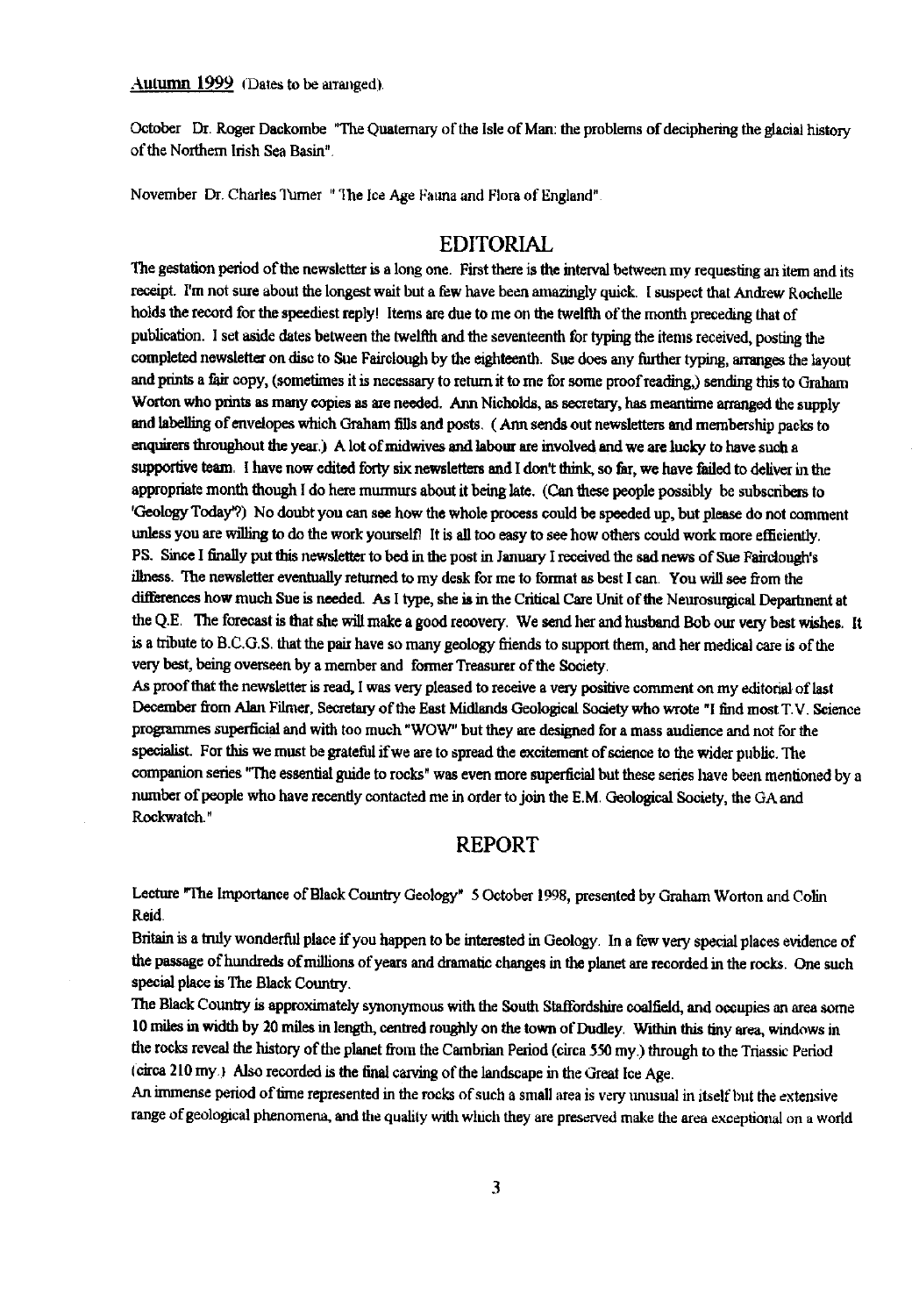scale. These phenomena were discussed, the wide range of rock types, structures, past environments and extinct life fortes were described and examples of exceptional *features* were given. In particular, the beautifully preserved conifers found in ashes on the flanks of the Dudley volcano, the incredible diversity of life in the Wenlock limestone, and the vertebrate and invertebrate faunas of the Coal Measures were recalled.

Colin Reid stepped in to report on how the exceptional local geology was at the very heart of Dudley Metropolitan Borough's World Heritage Bid. He described the Wenlock Limestone of Dudley as the most fossiliferous rock in the British Isles, almost 700 species having been identified from this horizon alone! The fife preservation of these fossils, including rare preservation of soft tissues, sets these rocks apart as an example of a lagerstätten of which there are very few in the world. Dudley's Bid has attracted worldwide support from leading authorities in palaeontology. Almost one hundred written responses were received and the final decision concerning the bid should be made in the next few months.

Graham concluded the evening by looking at what we can do to preserve and enhance this special heritage. We can find, record and photograph sites and inform the society. We must record and label our own collections and make provision for them after we are gone. He presented a visionary view of how the geological importance of the area could be brought across to a wider public from a new dynamic, spectacular centre for Earth Science called ORIGINS. *The* concept was to establish within the World Heritage site an attraction of such quality and design to promote curiosity and excitement while putting all the heritage aspects-of the limestone hills of Wrens Nest and Castle Hill into context. He proposed a huge trilobite-like structure containing a range of spectacular chambers used for interpreting *the local geology* **and processes forming the** local features. This included a planetarium, an indoor volcano and a custom built underground excavation and SSSI! The key to the centre would be its ability to change and house temporary exhibitions covering many aspects of heritage. The seeds of the imagination have been sown in the rich geological ground of the Black Country.

Graham Worton

# **CONSERVATION COLUMN**

Join me at the 'Twee Crowns Inn in Walsall **(NGR SP.049** 981) on Sunday 21st February 1999 at 10.00 am to begin 1999's active Conservation Programme. BCGS are participating in a scheme to set up a geological trail around the old quarries in the Barr Limestone. This will be the first in a number of visits. Bring a flask, your wellies and some enthusiasm\_

Colin Reid and his staff have almost completed a refit of the basement of Dudley Museum. This will double the fossil storage and provide much needed workspace. This undoubtedly marks an important step forward for the Dudley collection.

Supporters from sixteen countries have written to the Heritage Secretary and Dudley MBC in support of Dudley's World Heritage Bid.

Dudley Museum is about to be invaded by Sea Dragons from the Jurassic. After a sneak preview I can report that this is going to be something special! This is going to be something special!

#### NEWS IN BRIEF

THANK YOU to Paul Ryan, who responded to my plea in the June Newsletter. Paul generously donated not just a printer to replace the broken one which had given sterling service to the Black Country Geological Society for many years, but a complete Amstrad PCW8256. This consists of a monitor, keyboard, printer, handbook and lots of spare discs. Thanks Paul. **Bon. Secretary.** Bon. Secretary.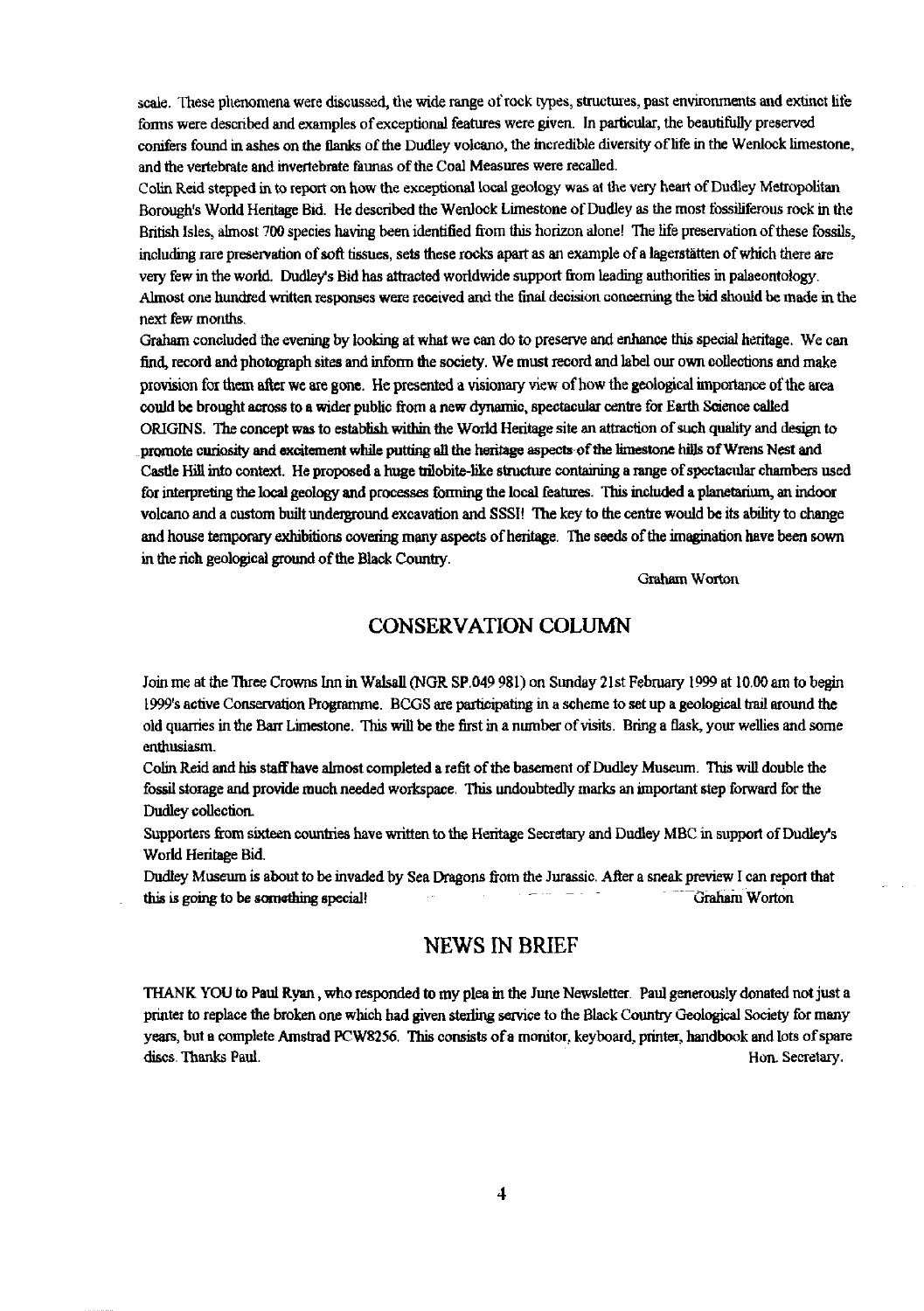'Hotline is the complimentary magazine for Virgin Tram passengers. The colourful winter edition is filled with a variety of short articles accompanying good colour photographs or cartoons where appropriate. Now if there is one thing that trains do rather well it is to chug over, or under or around lots of Geology. Obvious, isn't it? However it was surprising to find a section headed'Geology' in this magazine. A photograph showed the piece of 'Millennium Rock' currently aboard Mir space station but due to go on show at the Potteries Museum next year. Any member offering a short item for publication could approach John Brown Contract Publishing Tel. *0171 565 3000*

Welcome to new member. Mr. J. M. Shirley of Coseley.

Dudley Museum will present *World* of *The Sea* Dragons': Monster fossils from the Jurassic seas front 13th. March until 4th. September 1999.

180 million years ago, while dinosaurs roamed the land, the Jurassic seas were ruled by ferocious, dragon-like reptiles, some as large as a whale. At Dudley museum you will encounter porpoise-like ichthyosaurs, a long necked plesiosaur, shark, crocodile and a pliosaur, one of the largest and most frightening of sea dragons. The centre-piece of the exhibition will be a unique 'twin' display of Britain's most complete pliosaur and the country's only complete Jurassic crocodile embroiled in battle on the sea bed\_ The crocodile skeleton bears the **200 million year old memento** of a pliosaur bite - a tooth embedded deep in its tailbone. A fossil feast and not to be missed!

Introduction to the British Geological Survey. In connection with the flyer you have been sent, any further information, including possible individual visits to consult the library etc., should be made to Joanna Thomas, BGS, Keyworth, Notts. (0115) 9363100. Joanna Thomas, then Joanna Davis, was *a* member of BCGS in its early days when she was a pupil at Brierley Hill School.

Geological Trip to Malta. 4-11 May 1999 organised by the Hertfordshire Geological *Society, BCGS* members are invited to join. The visit is organised *by Dr.* John Catt who led our joint weekend to St. Albans. The cost is £350, flying from Luton. A Maltese will lead the trip and bookings should be made through Dr Cart, 27 Watling St., St Albans, Herts. 01727 831545.

Proceedings of the first U.K.Rigs Conference are now available price £7.50 *plus* £2.00 postage from Herefordshire and Worcestershire RIGS Group, Geology records Centre, University College, Worcester, Henwick Grove, Worcester, WR2 6AJ.

Gordon Hensman requires further questions for the Brainstrust and suggestions for future meetings.

# **An Account of Rajasthan Rocks by Gordon Hem**

Early retirement has enabled me to fulfil some of my desires to travel the globe. I recently toured Rajasthan and Haryana States in India.

The topography suggests an ancient peneplain with the Aravalli Hills running almost north-east south-west dividing Rajasthan into two distinct regions. These hills reach 5650 feet in the south and descend northwards to disappear beneath the alluvial plains of the Jumma (Yamana River around Delhi. They belong to the Dharwar-Aravelli series which include a great variety of metamorphosed, sedimentary and igneous material, possibly as old as the granites and gneisses of the Peninsular shield and of Archaean age. i.e. Precambrian. Lead, zinc, copper and rock phosphate are mined.

To the east is a region of lower relief developed on Vindhyan sandstones and archaean gnerss

To the west is the Thar Desert underlain by Peninsular Shield rocks similar to those of the Aravelli Range. Much of the surface is sand arranged in dune formation. in many areas fixed by scanty vegetation. Rocky inliers provided good strategic sites for fortifications. often of spectacular proportions, built by the many local warlords, maharajas,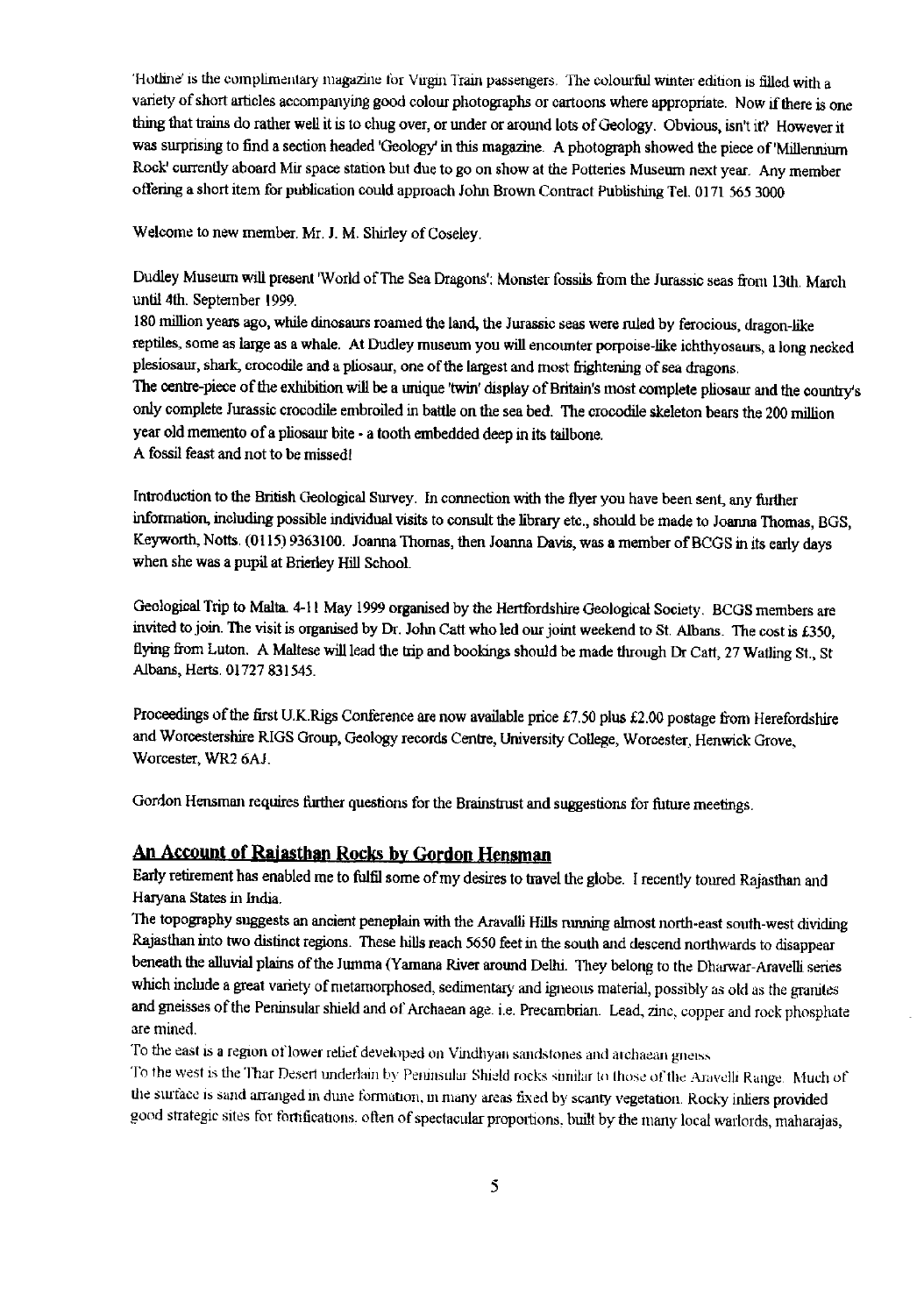nabobs etc. of Rajputan, such as Bikaner, Jodhpur, Jasailmer and Jaipur.

It is difficult to identify the stones used in many of these structures but a fine grained red sandstone is found widely. The fort at Agra is largely built of this rock with a superstructure of white marble - a rock much favoured by the Mughal Emperors. The Red Fort in Delhi and the deserted Fatehpur Sikri are similarly of this rock. Those of you who have visited the Taj Mahal at Agra are likely to have been as impressed as I was with the superlative proportions of this architectural wonder. Dazzling white marble fashioned into such beauty, decorated with delicate carvings and inlays of semi -precious and precious (originally) jewels - Pietra Dura - rendered normally loquacious yours truly speechless.

Accompanying this brief article are some of the decorative features of pietra dura which you may like to colour according to the minerals used. Gordon Hensman

Gordon believes we should have more jokes in the newsletter and sends this sample. What do you call a one-eyed dinosaur? I don't know. What  $\frac{dQ}{dQ}$  you call a one eyed dinosaur?<br>A do-u-think-ee-saurus! (Surely you can do better!)

A number of people have approached me much too late for material to be included in the newsletter. As my editorial shows, we have a deadline for receipt of material. It is the twelfth of the month preceding publication. In practice this time interval has been proved necessary. Do you think you can do better?

| <b>Editor</b>     | <b>Secretary</b>   |
|-------------------|--------------------|
| K.M.Ashcroft      | Ann Nicholds       |
| 48 Worcester Lane | 38 Poplar Road     |
| Sutton Coldfield  | Domidge            |
| <b>B75 5NB</b>    | Solihull           |
|                   | <b>B938DB</b>      |
| Tel 0121 308 6783 | Tel. 01564 778 18) |
|                   |                    |

**Internet presence: http:**[/](http://www.kanwar.demon.co.uk.lbcgs/)**[/www.kanwar.demon.co.uk.lbcgs/](http://www.kanwar.demon.co.uk.lbcgs/)** Email: bcgs@kanwar.demon.co.uk

#### **REMINDER**

Subscriptions are due in January each year along with the snowdrops! A few have not yet emerged, so please clip the form below and send it with your subscription to ensure that BCGS continues to flourish. Please note that yet again the rates of subscription have not sprung up -

RATES: Individual - £10. Family/Multiple - £14. Student - £3. Group - £28

NAME ADDRESS TEL:

AMOUNT: .............Type of Membersliip:..,.....................................................................................................................

Cheques payable to THE BLACK COUNTRY GEOLOGICAL SOCIETY Send to the Treasurer: Mrs Joan Savage, 7 Sherbourne Road, Cradley Heath. B64 7PU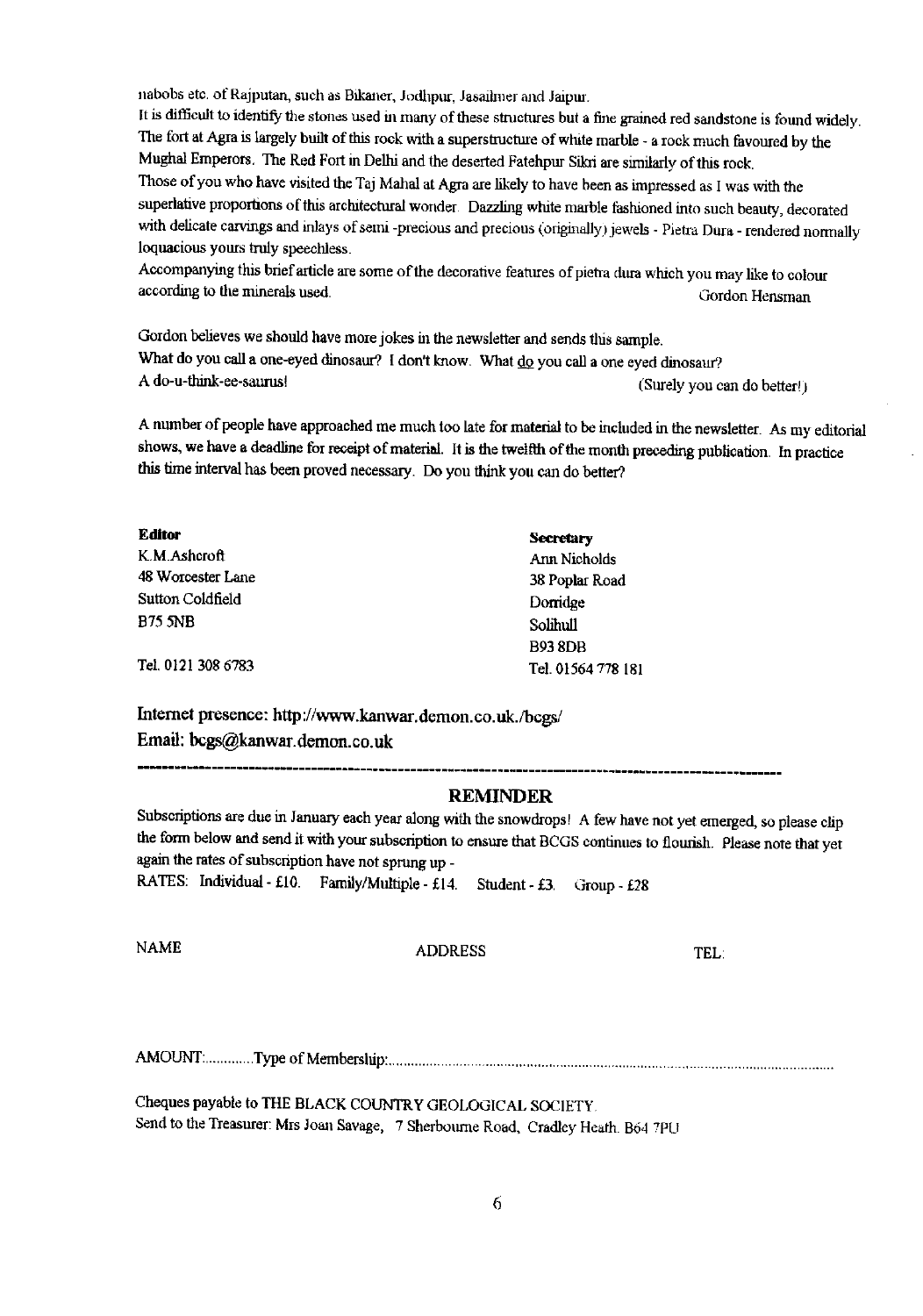